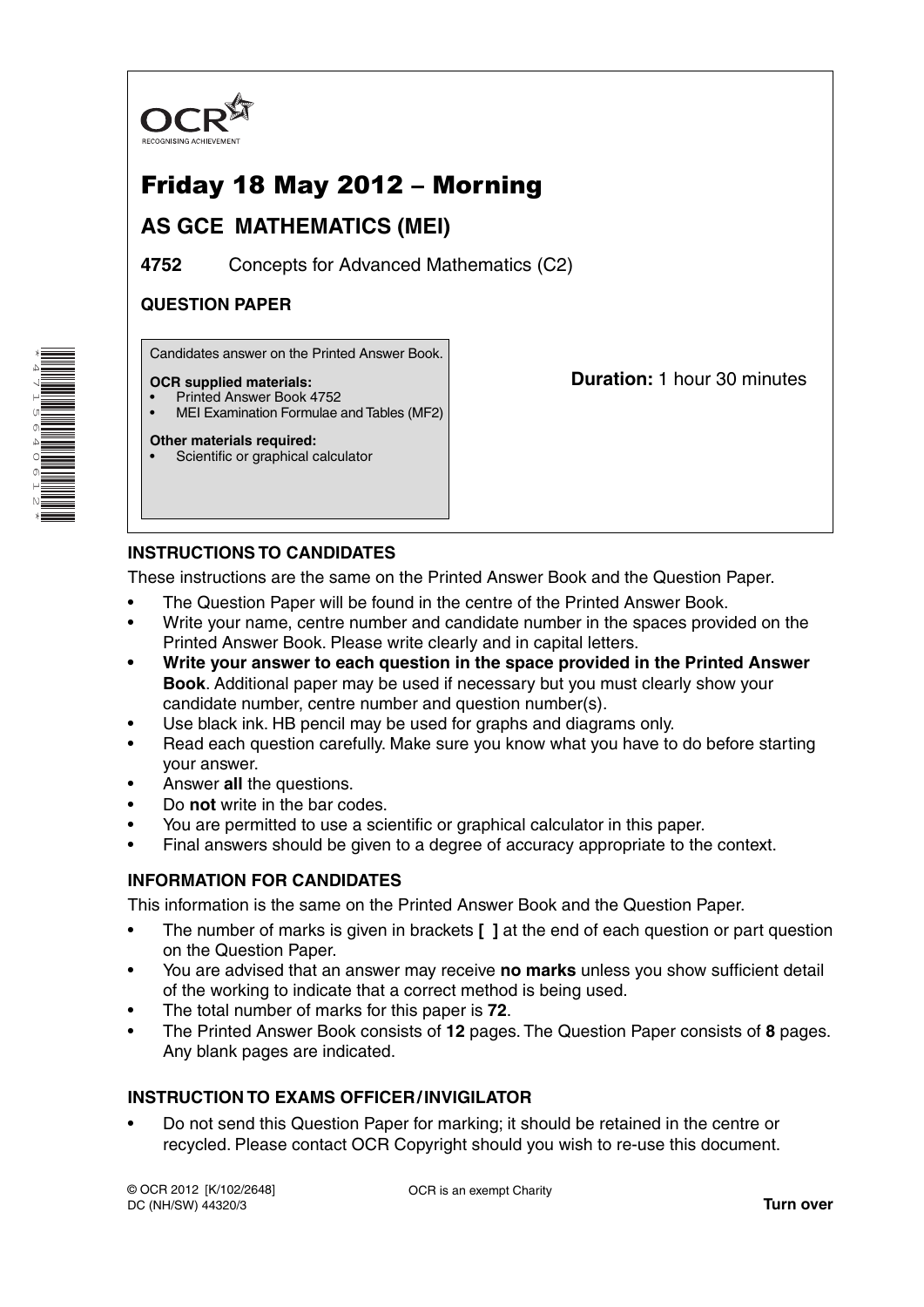#### **Section A** (36 marks)

1 Find 
$$
\frac{dy}{dx}
$$
 when  $y = \sqrt{x} + \frac{3}{x}$ . [3]

 $u_1$ 

**2** Find the second and third terms in the sequence given by

$$
u_1 = 5, u_{n+1} = u_n + 3.
$$

Find also the sum of the first 50 terms of this sequence. **[4]** 





**Fig. 3**

In Fig. 3, BCD is a straight line.  $AC = 9.8$  cm,  $BC = 7.3$  cm and  $CD = 6.4$  cm; angle  $ACD = 53.4$ °.

| (i) Calculate the length AD.             |  |
|------------------------------------------|--|
| (ii) Calculate the area of triangle ABC. |  |

**4** The point P (6, 3) lies on the curve  $y = f(x)$ . State the coordinates of the image of P after the transformation which maps  $y = f(x)$  onto

| (i) $y = 3f(x)$ , | $[2]$ |  |
|-------------------|-------|--|
|                   |       |  |

(ii) 
$$
y = f(4x)
$$
. [2]

**5** A sector of a circle has angle 1.6 radians and area 45 cm2. Find the radius and perimeter of the sector. **[5]**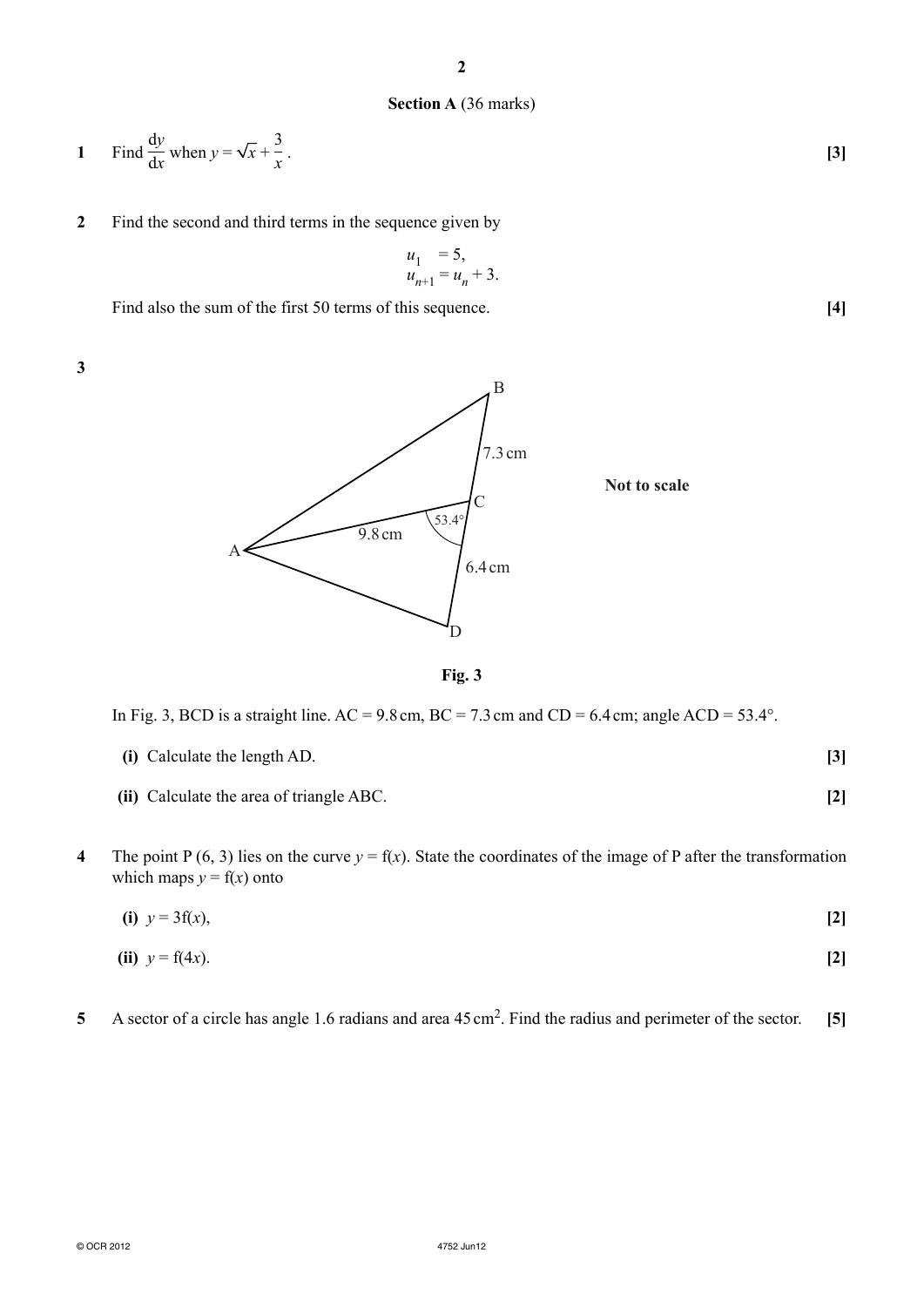**6** • Fig. 6 shows the relationship between  $\log_{10} x$  and  $\log_{10} y$ .





Find *y* in terms of *x*.  $[5]$ 

- **7** The gradient of a curve is given by  $\frac{dy}{dx} = 6x^{\frac{1}{2}} 5$ . Given also that the curve passes through the point (4, 20), find the equation of the curve. **[5]**
- **8** Solve the equation sin  $2\theta = 0.7$  for values of  $\theta$  between 0 and  $2\pi$ , giving your answers in radians correct to 3 significant figures. **[5]**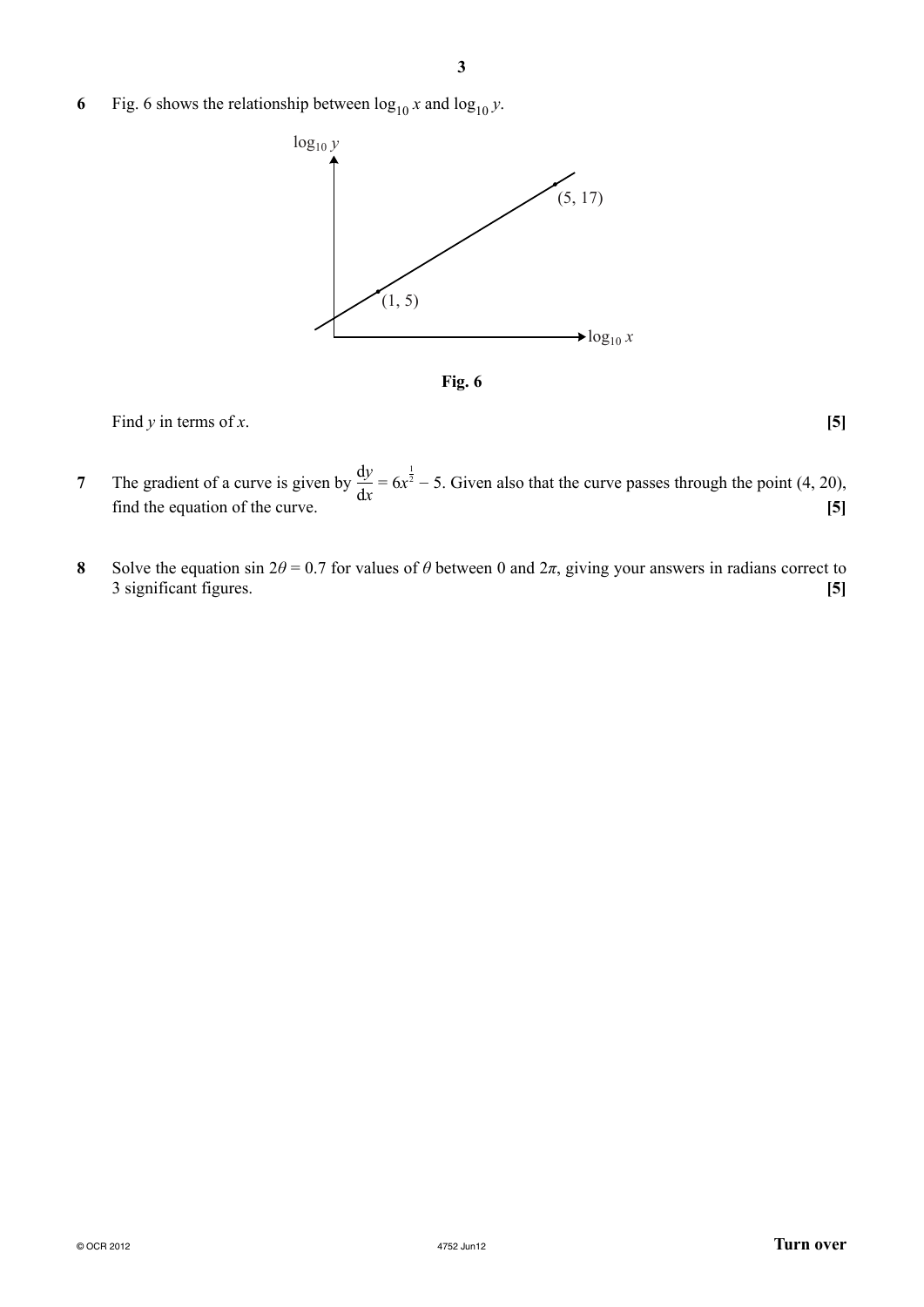#### **Section B** (36 marks)

**9** A farmer digs ditches for flood relief. He experiments with different cross-sections. Assume that the surface of the ground is horizontal.





Fig. 9.1 shows the cross-section of one ditch, with measurements in metres. The width of the ditch is 1.2 m and Fig. 9.1 shows the depth every 0.2 m across the ditch.

Use the trapezium rule with six intervals to estimate the area of cross-section. Hence estimate the volume of water that can be contained in a 50-metre length of this ditch. **[5]**

 **(ii)** Another ditch is 0.9 m wide, with cross-section as shown in Fig. 9.2.



**Fig. 9.2**

With *x*- and *y*-axes as shown in Fig. 9.2, the curve of the ditch may be modelled closely by  $y = 3.8x^{4} - 6.8x^{3} + 7.7x^{2} - 4.2x$ .

- (*A*) The actual ditch is 0.6 m deep when  $x = 0.2$ . Calculate the difference between the depth given by the model and the true depth for this value of *x*. **[2]**
- (*B*) Find  $\int (3.8x^4 6.8x^3 + 7.7x^2 4.2x) dx$ . Hence estimate the volume of water that can be contained in a 50-metre length of this ditch. in a 50-metre length of this ditch.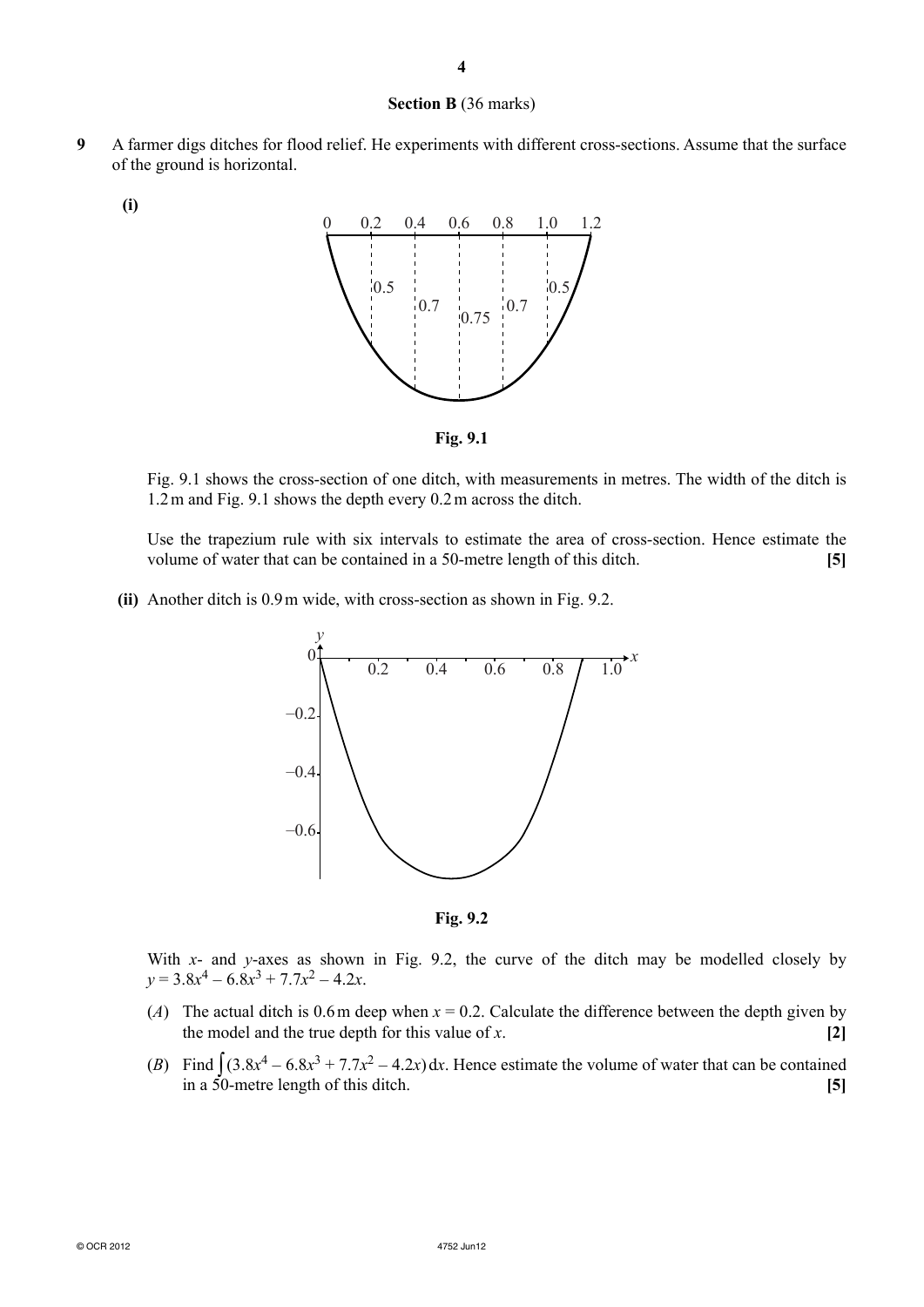- **10 (i)** Use calculus to find, correct to 1 decimal place, the coordinates of the turning points of the curve  $y = x^3 - 5x$ . [You need not determine the nature of the turning points.] [4]
	- **(ii)** Find the coordinates of the points where the curve  $y = x^3 5x$  meets the axes and sketch the curve. **[4]**
	- (iii) Find the equation of the tangent to the curve  $y = x^3 5x$  at the point (1, −4). Show that, where this tangent meets the curve again, the *x*-coordinate satisfies the equation

$$
x^3 - 3x + 2 = 0.
$$

Hence find the *x*-coordinate of the point where this tangent meets the curve again. **[6]**

- **11** A geometric progression has first term *a* and common ratio *r*. The second term is 6 and the sum to infinity is 25.
	- **(i)** Write down two equations in *a* and *r*. Show that one possible value of *a* is 10 and find the other possible value of *a.* Write down the corresponding values of *r*. **[7]**
	- **(ii)** Show that the ratio of the *n*th terms of the two geometric progressions found in part **(i)** can be written  $\text{as } 2^{n-2} : 3^{n-2}.$  [3]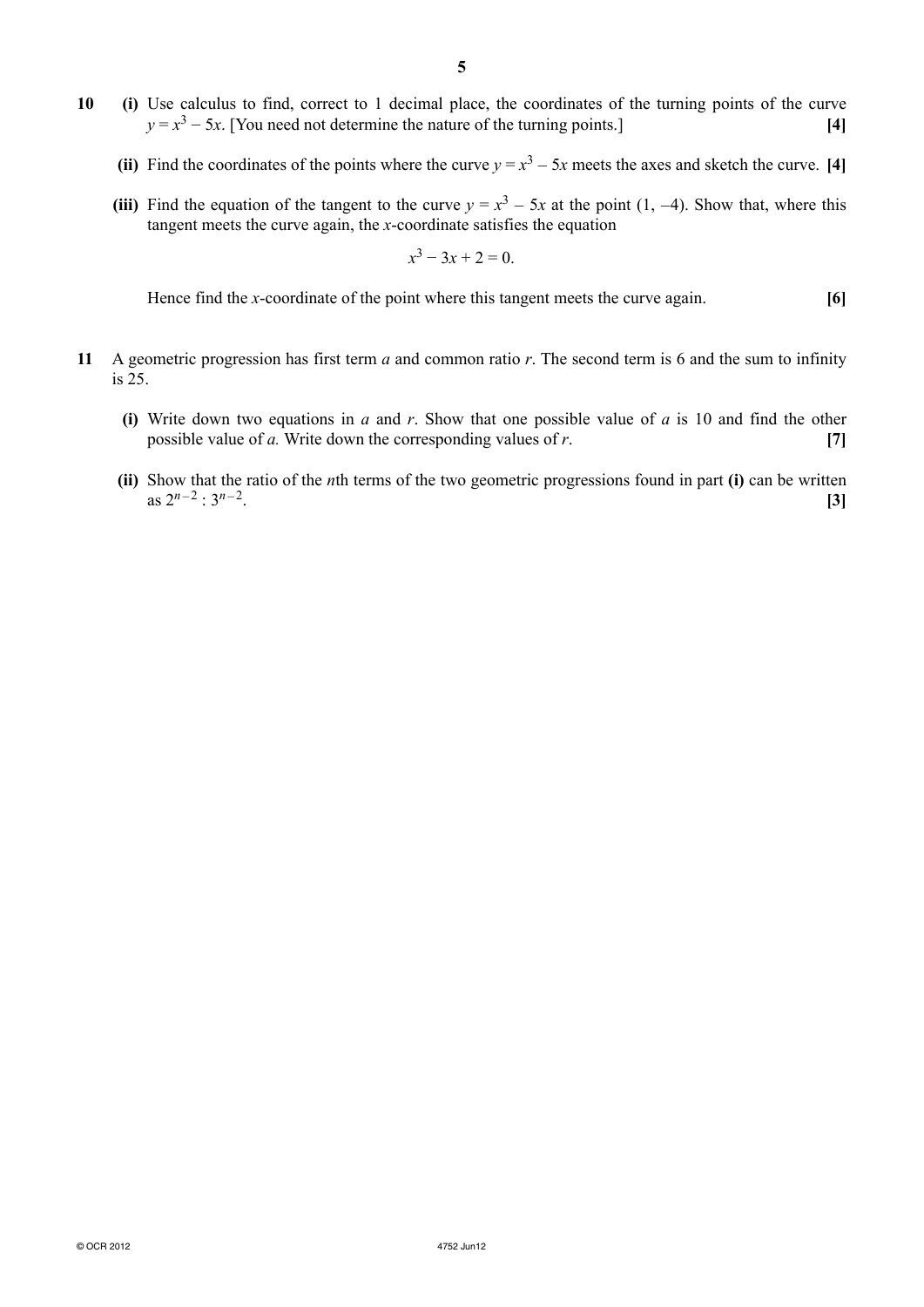#### **BLANK PAGE**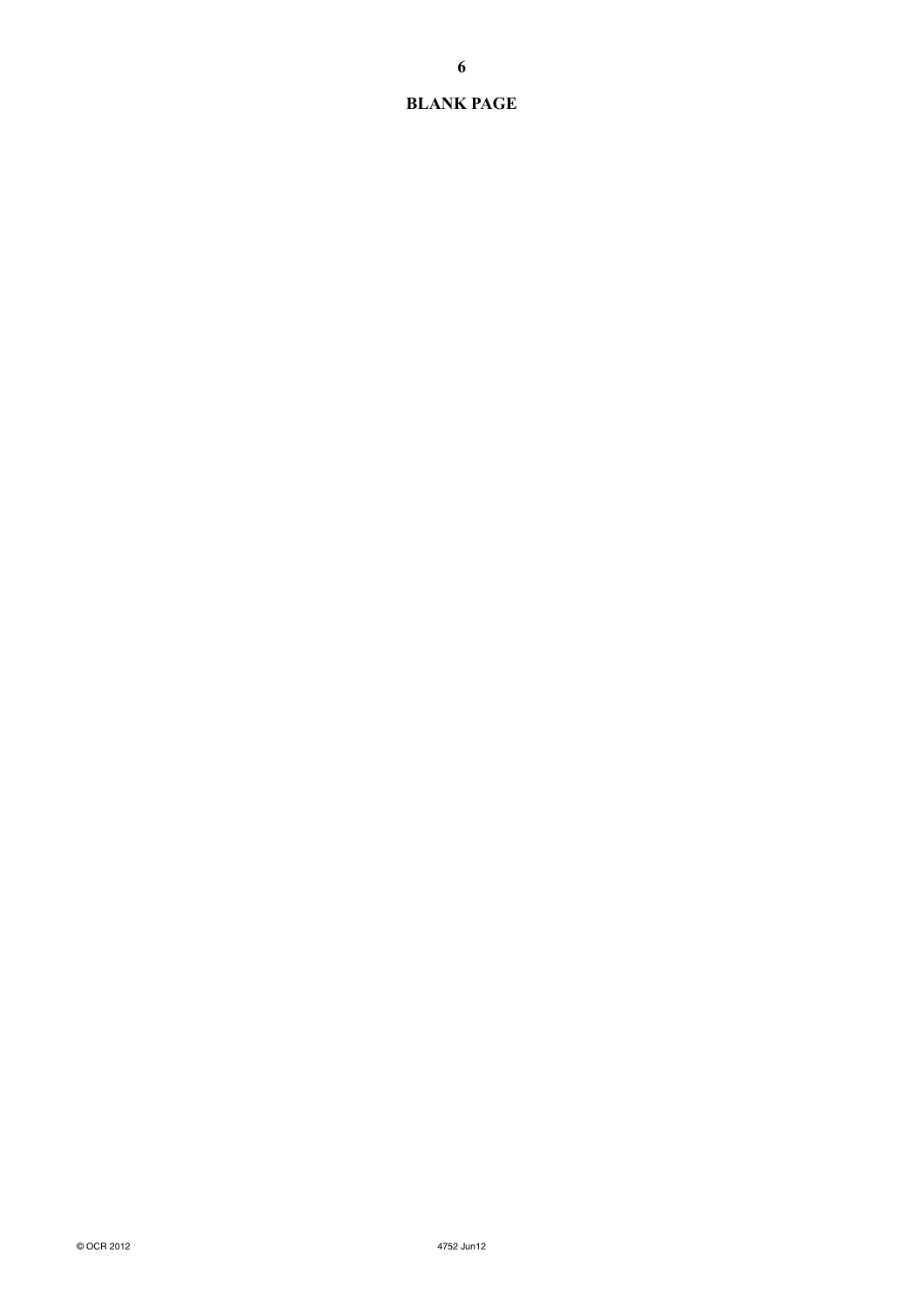#### **BLANK PAGE**